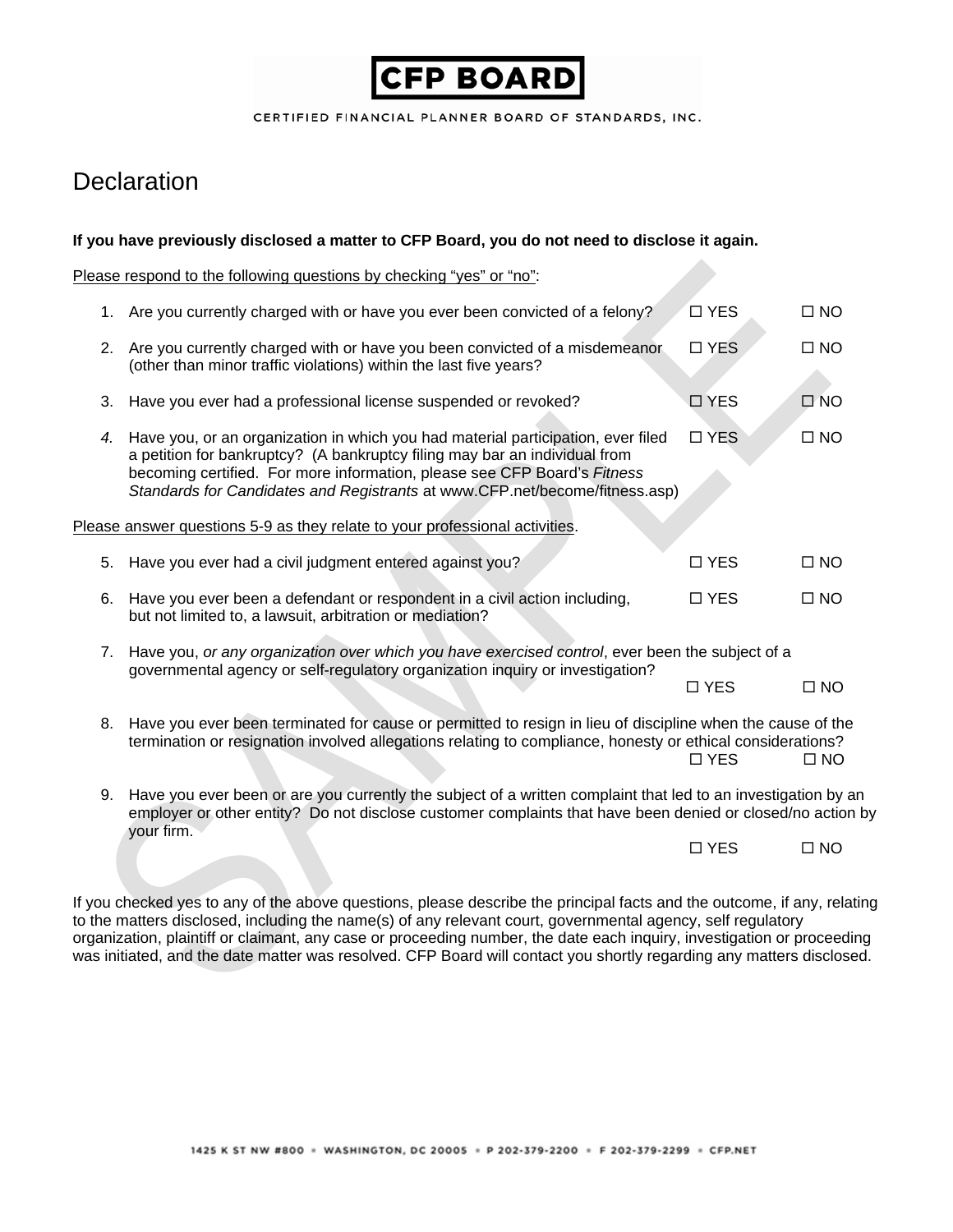### Definition of Terms on the Declaration Page

**Arbitration** – A method of dispute resolution involving one or more neutral third parties who are usually agreed to by the disputing parties and whose decision is binding. [See *Black's Law Dictionary*. Seventh Edition. West Publishing Co., St. Paul, Minnesota, 1999]

**Civil Judgment** – A court's final determination of the rights and obligations of the parties in a case. Civil judgments may include, but are not limited to, judgment liens and tax liens. A lien is a legal right or interest that a creditor has in another's property, lasting usually until a debt or duty that it secures is satisfied. [See *Black's Law Dictionary*. Seventh Edition. West Publishing Co., St. Paul, Minnesota, 1999]

**Defendant or Respondent** – A person sued in a civil proceeding or accused in a criminal proceeding; the party against whom a motion or petition is filed. [See *Black's Law Dictionary*. Seventh Edition. West Publishing Co., St. Paul, Minnesota, 1999]

**Felony** – A crime that is more serious than a misdemeanor, usually punishable by imprisonment for more than one year or by death. Examples include murder, rape, arson, and burglary. [See *Black's Law Dictionary*. Seventh Edition. West Publishing Co., St. Paul, Minnesota, 1999]

**Inquiry** – A request for information. [See The Free Dictionary website, legal-dictionary.thefreedictionary.com]

**Investigation** - The process of inquiring into a matter through research, follow-up, study, or formal procedure of discovery. [See The Free Dictionary website, legal-dictionary.thefreedictionary.com]

**Material participation** – A person materially participates in an activity if he or she works on a regular, continuous and substantial basis in operations. To have material participation, the person must meet one of the following seven tests: 1) The person works 500 hours or more during the year in the activity; 2) The person does substantially all the work in the activity; 3) The person works more than 100 hours in the activity during the year and no one else works more than the person; 4) The activity is a significant participation activity (SPA), and the sum of SPAs in which the person works 100-500 hours exceeds 500 hours for the year; 5) The person materially participated in the activity in *any* five of the prior 10 years; 6) The activity is a personal service activity and the person materially participated in that activity in *any* three prior years; and 7) Based on all of the facts and circumstances, the person participates in the activity on a regular, continuous, and substantial basis during such year. However, this test only applies if the person works at least 100 hours in the activity, no one else works more hours than the person in the activity, and no one else receives compensation for managing the activity. [See Internal Revenue Service website, www.irs.gov/businesses/small/article/0,,id=146335,00.html]

**Mediation** – A method of nonbinding dispute resolution involving a neutral third party who tries to help the disputing parties reach a mutually agreeable solution. [See *Black's Law Dictionary*. Seventh Edition. West Publishing Co., St. Paul, Minnesota, 1999]

**Minor traffic violation** – A nonincarcerable violation of any traffic law, ordinance, or regulation. [See Maryland Criminal Procedure § 10-101(g) of The Maryland Code]

**Misdemeanor** – A crime that is less serious than a felony and is usually punishable by fine, penalty, forfeiture, or confinement, usually for a brief term, in a place other than prison. [See *Black's Law Dictionary*. Seventh Edition. West Publishing Co., St. Paul, Minnesota, 1999]

**Self-regulatory organization** (SRO) – Any national securities exchange, registered securities association, or registered clearing agency, or (solely for purposes of sections 19(b), 19(c), and 23(b)) the Municipal Securities Rulemaking Board established by section 15B. [See Securities Exchange Act of 1934, section 3 – Definitions and Application]

**Terminate for cause** - The complete severance of an employer-employee relationship for a legally sufficient reason. [See *Black's Law Dictionary*. Seventh Edition. West Publishing Co., St. Paul, Minnesota, 1999]